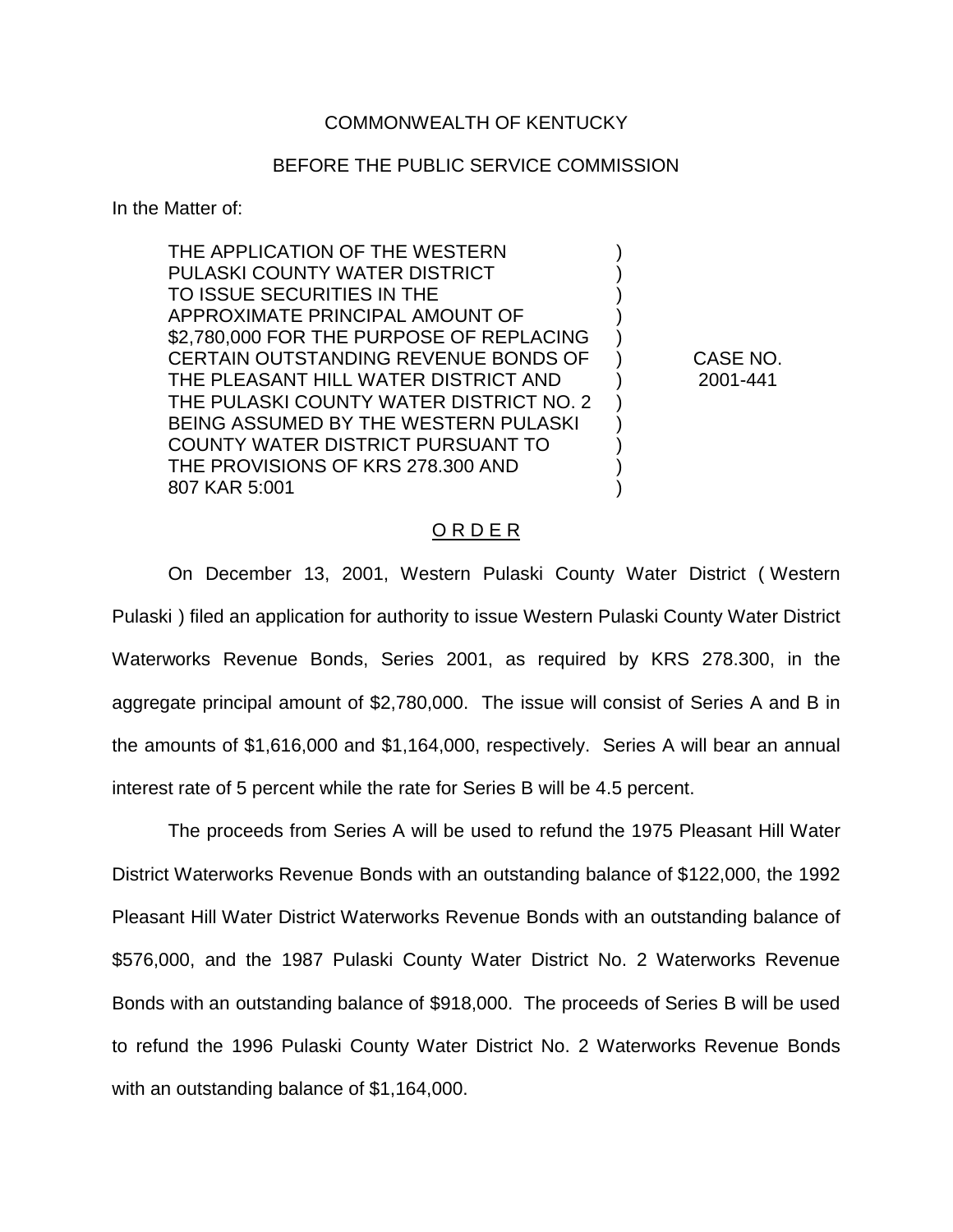The maturity dates of the 2001 Bonds will be the same as those of the existing obligations. All obligations to be refunded by the Series A Bonds carry an annual interest rate of 5 percent while those to be refunded by the Series B Bonds carry a rate of 4.5 percent.

Western Pulaski s application also included a request for permission to deviate from the requirements of Administrative Regulation 807 KAR 5:001, Section 6. Administrative Regulation 807 KAR 5:001, Section 6, requires the submission of certain financial information covering a 12-month period ending not more than 90 days prior to the date of the application. That information has not been compiled and Western Pulaski seeks to substitute the financial information filed with its application that is for the 12-month period ending December 31, 2000. Western Pulaski states that there has been no material change in its financial condition since December 31, 2000. It also states that it does not have the computer capability to generate, in a timely manner, the required financial data.

The Commission, having considered the evidence of record and being otherwise sufficiently advised, finds that:

1. Pulaski County Water District No. 2, Pleasant Hill Water District and Oak Hill Water Association were merged to form Western Pulaski Water District pursuant to the Commission s Order in Case No.  $9967<sup>1</sup>$ 

<sup>&</sup>lt;sup>1</sup> Case No. 9967, The Proposed Merger of Barnesburg Water Association, Bronston Water Association, Elihu-Rush Branch Water Association, Nelson Valley Water Association, Oak Hill Water Association, Pleasant Hill Water District, Pulaski County Water District No. 1, Pulaski County Water District No. 2, and Tateville Water Association, Order dated February 22, 1988.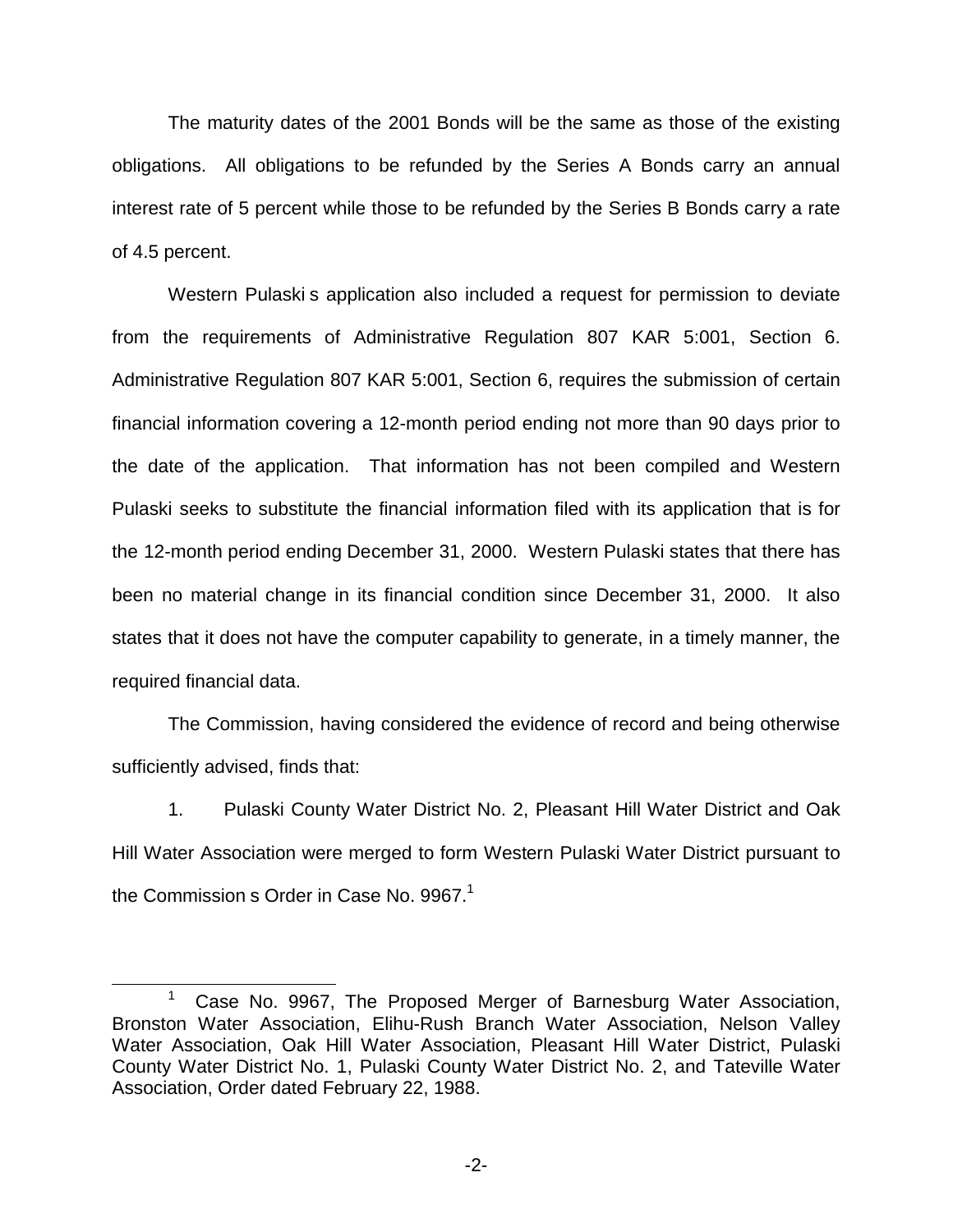2. Western Pulaski has assumed the bonds of the former districts that are held by the U.S. Department of Agriculture through Rural Development.

3. Rural Development has advised Western Pulaski to replace the assumed bonds with obligations in the name of Western Pulaski.

4. The terms and conditions of the 2001 Bonds are identical to the obligations to be refunded.

5. Western Pulaski will pay all issuance costs of the 2001 Bonds out of internal funds.

6. Western Pulaski s proposal to issue the 2001 Bonds is for a lawful object within Western Pulaski s corporate purpose, is reasonably necessary, appropriate for and consistent with the proper performance of its service to the public, will not impair its ability to perform that service, and should therefore be approved.

7. Good cause has been shown to grant Western Pulaski permission to deviate from the requirements of the regulation.

IT IS THEREFORE ORDERED that:

1. Western Pulaskis motion for permission to deviate from the filing requirements of Administrative Regulation 807 KAR 5:001, section 6, and to substitute the financial information filed is granted.

2. Western Pulaski is authorized to issue Series A and B Bonds in amounts of \$1,616,000 and \$1,164,000 with annual rates of interest of 5 and 4.5 percent, respectively.

3. Western Pulaski shall issue its proposed 2001 Bonds only on such terms that are consistent with its application.

-3-